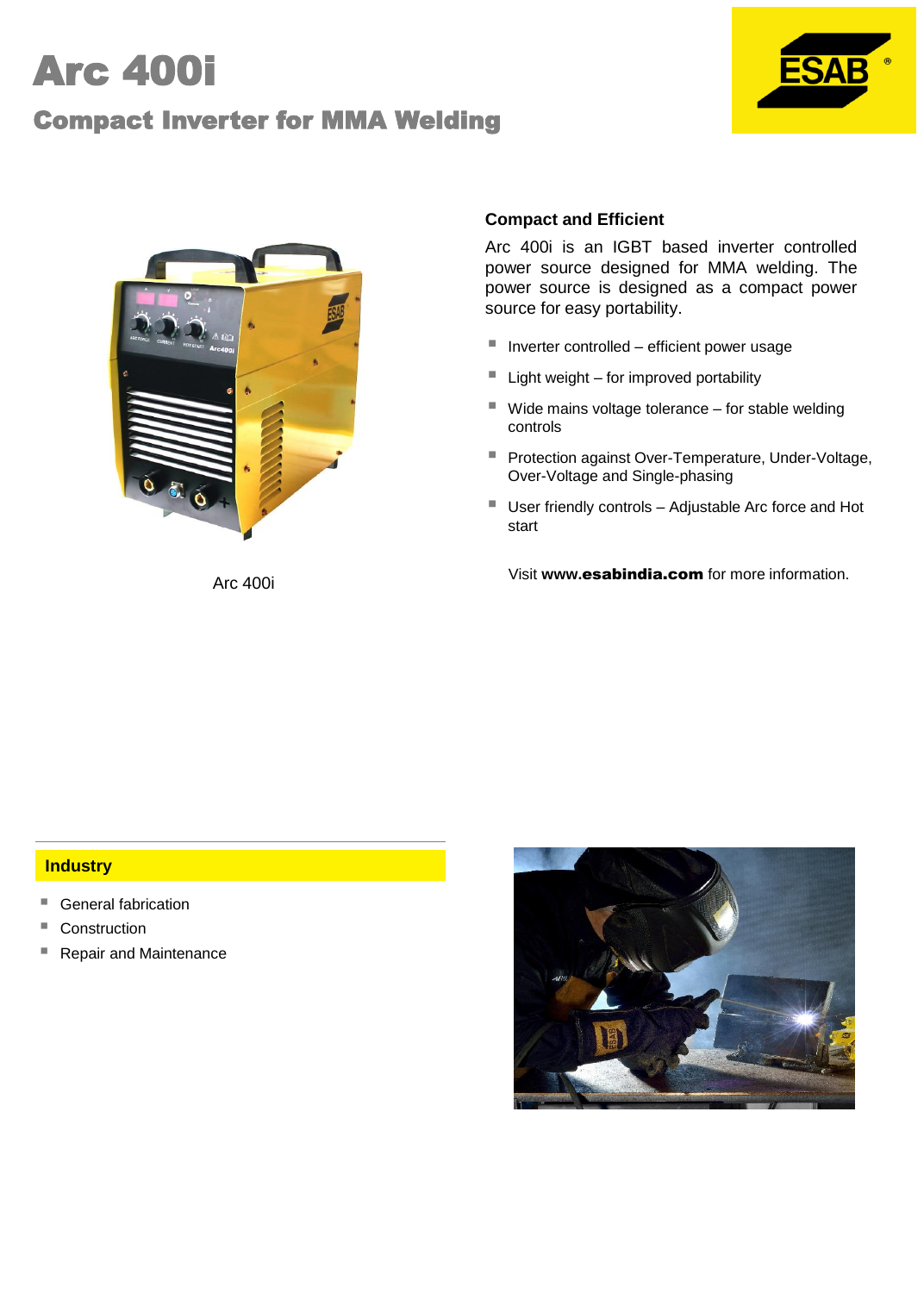| <b>Specifications / Technical data</b> |                        |
|----------------------------------------|------------------------|
| Mains supply, V/Ph, Hz                 | $400 \pm 15\%$ / 3, 50 |
| Max input power, KVA                   | 16                     |
| Permitted load at 60% duty cycle, A    | 400                    |
| Permitted load at 100% duty cycle, A   | 310                    |
| Power factor (max)                     | 0.90                   |
| Efficiency at maximum current, %       | 85                     |
| Current range, A                       | $60 - 400$             |
| No load power, W                       | 210                    |
| Open Circuit Voltage (OCV), V          | 74                     |
| Reduced (VRD), V                       | $< 35$                 |
| Dimensions I x w x h, mm               | 512 x 255 x 400        |
| Weight, Kg                             | 24.5                   |
| Enclosure class                        | IP21S                  |
| Insulation class                       | H                      |
| Cooling                                | <b>Forced Air</b>      |
| <b>Hot Start</b>                       | Adjustable             |
| Arc Force                              | Adjustable             |

| <b>Ordering Information</b>                                                     |              |                           |              |
|---------------------------------------------------------------------------------|--------------|---------------------------|--------------|
| <b>Description</b>                                                              | Part number  | <b>Description</b>        | Part number  |
| Arc 400i                                                                        | 4610 210 400 | Eco Arc Helmet (83x108mm) | 0700 000 941 |
| Holder Confort 600                                                              | 2002 001 002 | Welding Hand Gloves, L    | 2001 005 001 |
| Holder Handycool HC600                                                          | 2002 001 001 | HFR Weld Cable Cu 70sq mm | 4600 600 183 |
| Warrior Tech 9-13 Helmet                                                        | 0700 000 401 | HFR Weld Cable AI 70sq mm | 4600 600 191 |
| Note: Arc 400 iis delivered with 3m mains cable, 2 OKC connectors and 5m remote |              |                           |              |

**Eastern Regional Office** P-41 Taratala Road Kolkata 700 088 Tel : (033) 2401 9671

Email : eqptsales.er@esab.co.in **Western Regional Office** 501/502, 5th Floor, Sagar Tech-B Andheri Kurla Road, Saki Naka Andheri East, Mumbai 400 072 Tel : (022) 2851 7386 Email : eqptsales.wr@esab.co.in

**Northern Regional Office** 239 – 240, DLF Tower Shivaji Marg, Near Karampura Crossing, New Delhi 110 015 Tel : (011) 4142 7091

**Southern Regional Office** 13, Industrial Estate, III Main Road, Ambattur, Chennai – 600 058 Tel : (044) 4340 4809 / 10

Email : eqptsales.nr@esab.co.in Email : eqptsales.sr@esab.co.in

## **Central Regional Office**

No. 218, Ashirvad South Ambazari Road Bajaj Nagar, Nagpur 440 010<br>Tel : (0712) 222 9547 / 48  $: (0712)$  222 9547 / 48 Email : eqptsales.cr@esab.co.in



# **ESAB / www.esabindia.com**

Regd & H. O. : ESAB INDIA LIMITED 13, Industrial Estate, III Main Road Ambattur, Chennai – 600058 Email: info@esab.co.in



**COMPANY WITH MANAGEMENT SYSTEM CERTIFIED BY DNV**  $=$  ISO 9001 $=$  $=$  ISO 14001 $=$  $=$  OHSAS 18001 $=$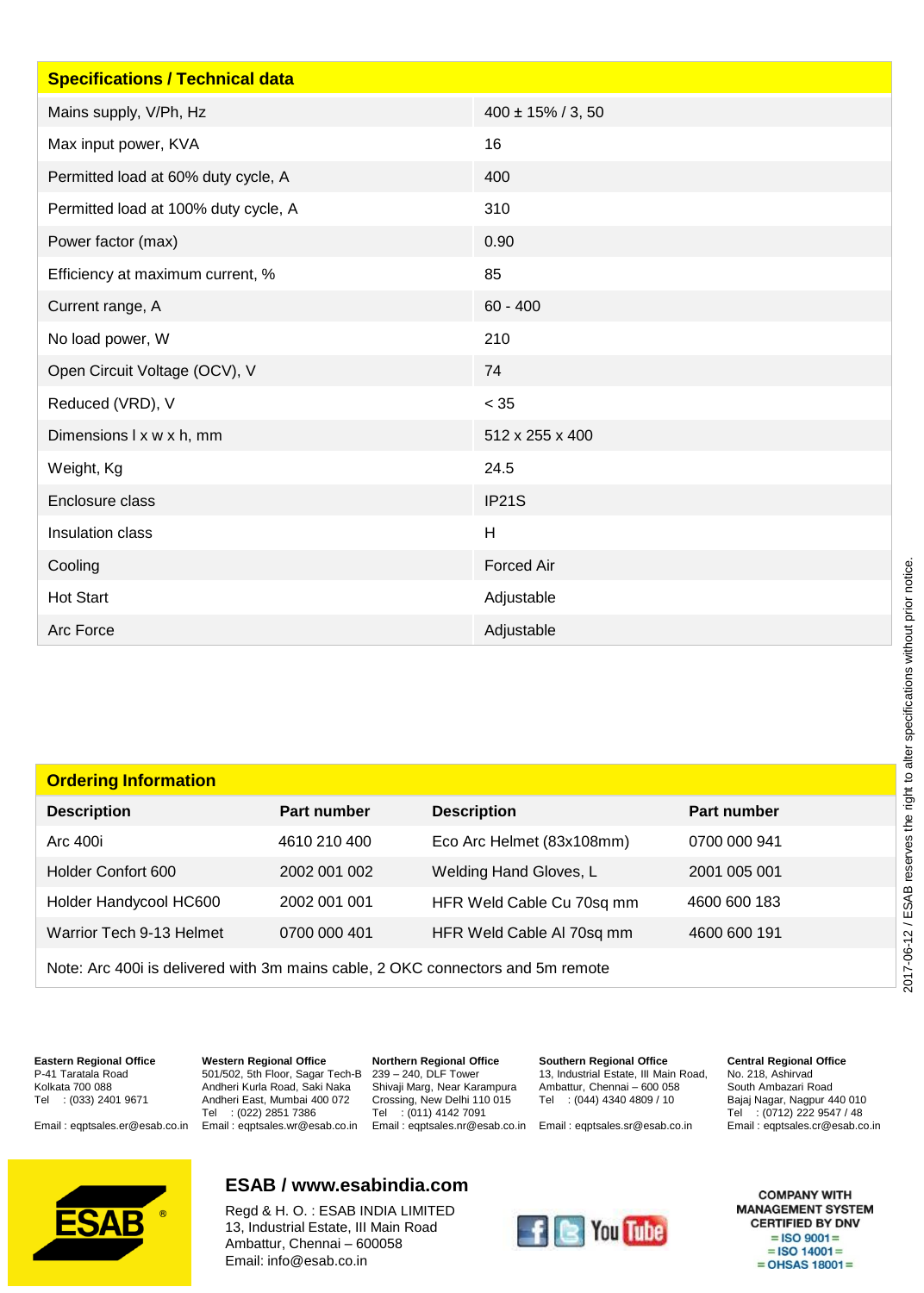

# Buddy™ Arc 400i / 400i XC Compact and Powerful Inverter MMA Welder

#### Robust and Powerful

The Buddy™ Arc 400i and 400i XC are heavy duty, fan cooled, IGBT based inverter controlled power sources meant for MMA / TIG (scratch-start) welding.

#### MMA Welding

A wide current range and powerful welding performance make the Buddy™ Arc machines suitable for a wide range of applications and electrode types such as:

- General purpose
- Low-hydrogen
- Stainless steel
- Cellulosic

The BuddyTM Arc 400i XC model has controlled welding dynamics that provides excellent weld properties for welding pipe root passes.

#### TIG Welding

The Buddy™ Arc machines are capable of performing TIG welding with precise current control. All you need is an optional TIG-torch with a gas valve, a gas regulator and a cylinder of gas. You can weld mild steel or stainless steel material with or without filler material.

#### Voltage Reduction Device – VRD

In some areas a voltage reduction device, or VRD, is required. VRD is a safety function that limits the open circuit voltage from the machine to less than 35V. The Buddy™ Arc are prepared for VRD and the function can easily be activated inside the power source.

#### Easy Settings

The simple control panel of the Buddy™ Arc makes it easy to optimise settings, reducing the time taken for achieving the best weld characteristics. These units are equipped with hot start and arc force with the possibility to adjust parameters during welding. Hot start helps to avoid starting problems while arc force sets the intensity of the arc for improved weld quality.

As an option the Buddy™ Arc can be equipped with a remote control unit.

#### **Applications**

- **General fabrication**
- **Railways**
- **Shipbuilding**
- **Civil construction**
- **Pipe workshops**



#### Energy Efficient

The Buddy™ Arc machines are constructed to maintain a high power factor and efficiency, thus keeping the energy cost to a minimum without affecting the weld quality.

#### Safety and Reliability

The Buddy™ Arc machines conform to the International Standards that ensure the reliability and safe use of these machines.

These units are equipped with overheating and mains over/under voltage protection that will temporarily switch off the machines automatically to prevent any potential damage that the components might sustain.

- **Inverter controlled -** more efficient power usage
- **Light weight** improved mobility
- **Easy-to-use control panel** quick setup
- **Adjustable hot start -** easy to strike the electrode, helps you to avoid starting problems.
- **Adjustable arc force -** sets the intensity of the arc for improved weld quality.
- **Wide mains voltage tolerance -** stable welding controls